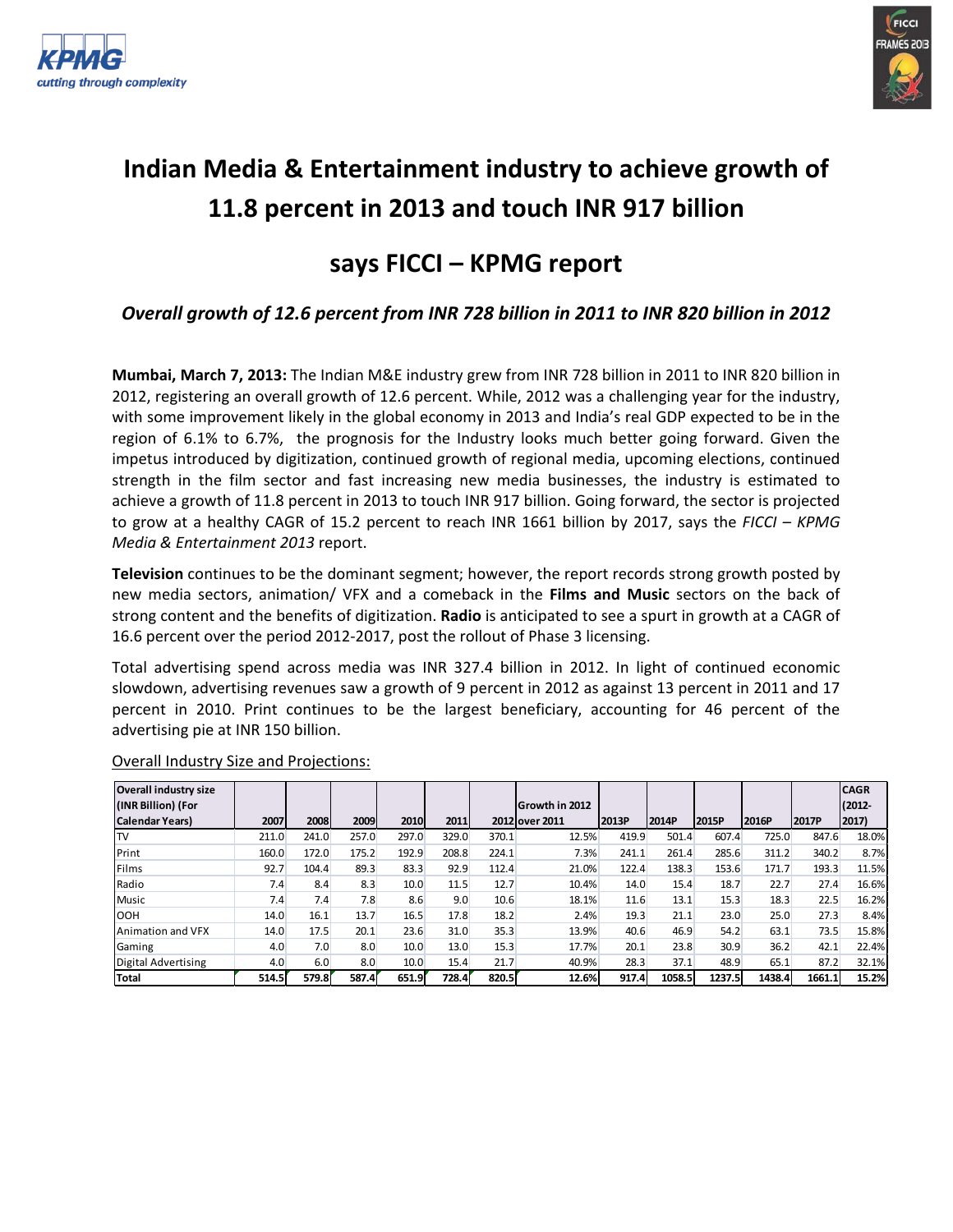



Speaking about the findings of the report, **Mr. Uday Shankar, Chairman, FICCI M&E committee** said, "2012 has been one of the toughest years in recent times. But it has also been a landmark year for the media and entertainment sector with significant progress in all verticals: the signs are already evident that digitalization will fundamentally change broadcasting, films have scaled-up their ambitions, and radio and print continue to defy global trends. If anything, 2013 promises to be even more disruptive. I am certain that the insights and findings from this report will provide a comprehensive and useful lens for all of us in the industry."

According to **Mr. Jehil Thakkar, Head of Media and Entertainment, KPMG in India,** "2012 though a challenging year for the M&E industry, was a year in which important foundations for future growth were laid. The advertising environment went through one of the toughest years in the last decade. However, the implementation of digitization, the stellar performance of the film industry backed by excellent content and digital distribution, the continued growth in regional print and the momentum in new media and the announcement of Phase 3 radio implementation have all finally provided the needed platform to boost the Indian Media & Entertainment industry."

#### **Key trends and themes for growth**

#### **Digitization of film and TV distribution infrastructure**

Digitization of distribution has brought in the promise of more sustainable and profitable business models across media sectors. It has enabled the films sector to make a comeback this year. The industry has achieved 77 per cent digitization of screens and expects to be close to 100% digitized in the next 18 months to 2 years. These developments have resulted in increased ability to invest in differentiated content, marketing, and wider releases – all contributing to greater audience engagement and unprecedented box office success across big and small budget movies alike. Overall, digital technology is expected to drive the M&E sector's growth in a challenging macro environment, by spurring on end-user spending and transparency.

#### **Growth in new media**

The rapid increase in mobile and wireless connections continues to drive the growth of internet penetration in India. With better access, through cheaper and smarter devices, audiences (especially the youth) are consuming more content and are getting increasingly engaged.

Key beneficiaries are emerging new media segments, which include internet advertising, online classifieds, and gaming, all of which are on a rapid growth path. Going forward, better uptake of 3G connections and the beginnings of the 4G rollout are expected to spur growth further.

#### **With traditional media still going strong**

India remains a growth market for 'traditional' media evidenced by the growth last year in TV audiences, radio listenership, and footfalls in theatres. India is an outlier country where print is still a growth market. There is growing overseas demand for quality Indian animation/VFX work at affordable pricing.

Traditional media is also increasingly offered on new media platforms. The need of the hour, of course, is the development of models for broader reach and monetization of audiences for traditional media content on these new media platforms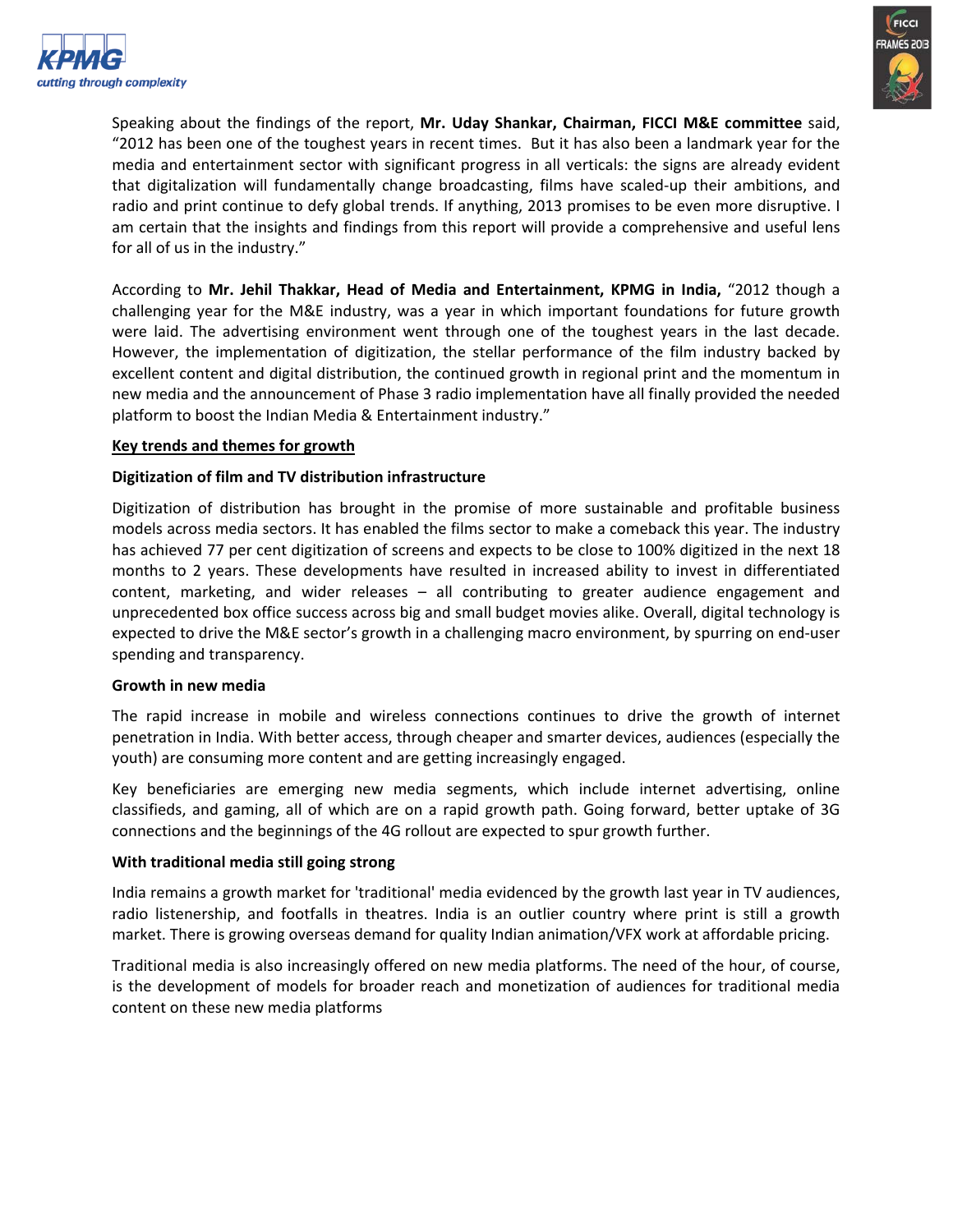



#### **Greater sophistication of and segmentation in content**

TV digitization is likely to be a great catalyst for greater diversity and niche television programming. Digitization is expected to improve broadcast economics significantly which in turn, could drive more investments in production quality, niche and targeted genres of content/packaging in the medium term.

Phase 3 licensing and anticipated provisions for permitting multiple frequencies in a city, would encourage investments in differentiated content for the Radio sector. Internet and mobile platforms are a cost effective enabler to reach diverse audience segments with tailored content. The Indian audiences could look forward to more targeted and engaging content in the medium term.

#### **Regional markets remain key centers of growth**

Advertisers continue to see higher growth in consumption from key regional markets. Hence regional media continues on a strong growth trajectory especially in the print and television sectors. Key media players are focusing on cherry picking acquisitions and expanding their presence in regional markets based on higher rates of advertising revenue growth, and better insulation from the slowdown than in metros, which may be close to saturation in many cases.

Examples in print include the launch of Ei Shomoy – a Bengali paper by Bennet Coleman and the acquisition of Nai Duniya by the Jagran Group

Many film studios are building a regional films pipeline. Reliance Big Pictures, Disney UTV Motion Pictures and Eros International are increasingly investing in the regional space. Hollywood films are expanding revenue potential by dubbing across regional languages such as Tamil and Telugu.

#### **Coming LIVE to you…**

With changing lifestyles, there is an increase in media consumed out of home. Brands are also increasingly keen to connect with consumers via 'experiences' to ensure greater recall and amplification of brand values. Activations/events are now increasingly a key facet of Radio and Print media solutions.

Live music events/festivals have been successful in attracting widespread audiences and engaging youth across key cities. Increased consumption of music/radio/video on-the-go via mobile and in cars provides opportunity for real time mobile geo-location advertising. The Out of Home (OOH) advertising sector has also seen higher rates of growth in transit advertising.

There is hence, an increased need to provide 360 degree solutions to advertisers and provide multiple platforms to reach out to consumers, wherever they are.

#### **Revenue models still advertising dependent – But subscription grows for TV**

M&E is still an advertising dependent industry in India. Hence, it remains sensitive to the impact of the economic slowdown.

While the print sector saw some increases in circulation revenues, and increases in cover price in some areas, cover prices are still significantly lower than global counterparts In the TV sector, digitization has potential to increase ARPUs and improve the share of subscription revenues to the broadcasters. Increasing subscription revenues is key to the long term stability of the broadcasting sector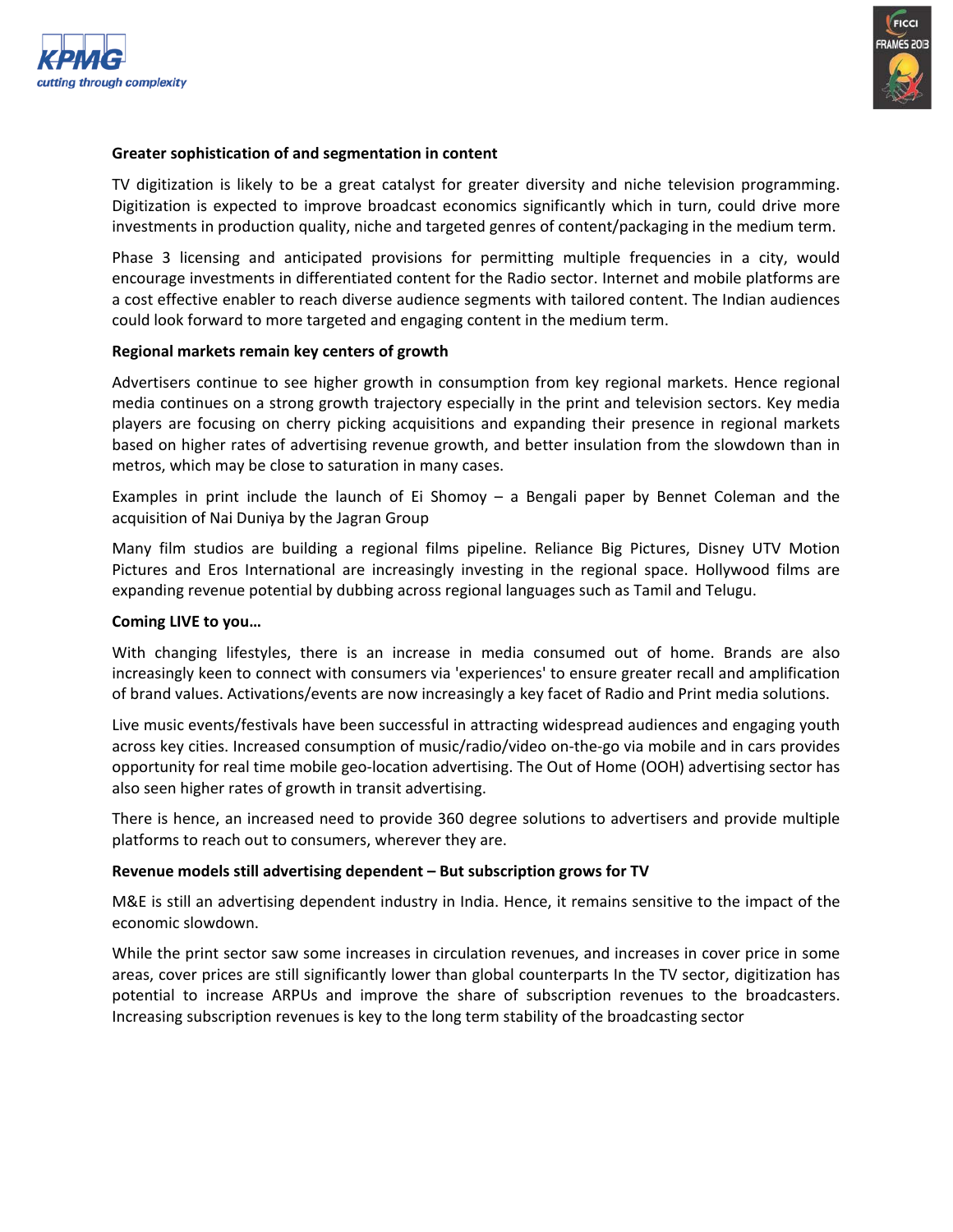



#### **Regulatory and policy support**

Regulatory interventions have been a key enabler of growth for the sector. Anticipated events in 2013, such as continued cable DAS rollout, Phase 3 licensing for Radio and 4G rollout, will spur growth from the medium term.

There is a need for measures to aid curtailment of piracy and encourage investments to support further growth. Co-production treaties, rationalization of entertainment tax, government support to encourage formal skill development and training and incentives for animation/VFX and gaming are important areas of policy and regulation that need attention.

#### **Gaps in availability of skilled media and entertainment professionals**

The media and entertainment sector could be a noteworthy employer across creative, technical and business areas. With potential mushrooming of TV and Radio broadcast channels and growth in skill intensive sectors of film, animation, gaming, VFX, this is only set to escalate. In the talent driven media sector, companies could potentially differentiate based on ability to attract and retain the right people.

The vision set out for the sector, of engaging communities, entails reaching out and understanding multiple segments, creating greater connect, and leveraging this connect to influence for the greater social good. At the same time, it remains sensitive to the economic situation and a lot will depend on its ability to manage the risks of continued shortage of skilled manpower and the ability to spur end-user pricing across segments. It is a time for introspection and a time for innovation to see how companies can harness the powers of new technologies and convergence to realize its vision, summarizes the report.

#### **About KPMG**

KPMG is a global network of firms providing professional services. We operate in 152 countries and have 145,000 people working in member firms around the world. The independent member firms of the KPMG network are affiliated with KPMG International Cooperative ("KPMG International"), a Swiss entity. Each KPMG firm is a legally distinct and separate entity and describes itself as such.

KPMG in India is the Indian member firm of KPMG International and was established in September 1993. It strives to provide rapid, performance-based, industry-focused and technology-enabled services, which reflect a shared knowledge of global and local industries and its experience of the Indian business environment. KPMG provides services to over 2,000 international and national clients in India and has offices in Mumbai, NCR, Bangalore, Chennai, Hyderabad, Kolkata, Chandigarh, Ahmedabad, Pune and Kochi.

#### **About FICCI:**

FICCI is the rallying point for free enterprises in India. It has empowered Indian businesses, in the changing times, to shore up their competitiveness and enhance their global reach.

With a nationwide membership of over 1500 corporates and over 500 chambers of commerce and business associations, FICCI espouses the shared vision of Indian businesses and speaks directly and indirectly for over 2,50,000 business units. It has an expanding direct membership of enterprises drawn from large, medium, small and tiny segments of manufacturing, distributive trade and services. FICC maintains the lead as the proactive business solution provider through research, interactions at the highest political level and global networking.